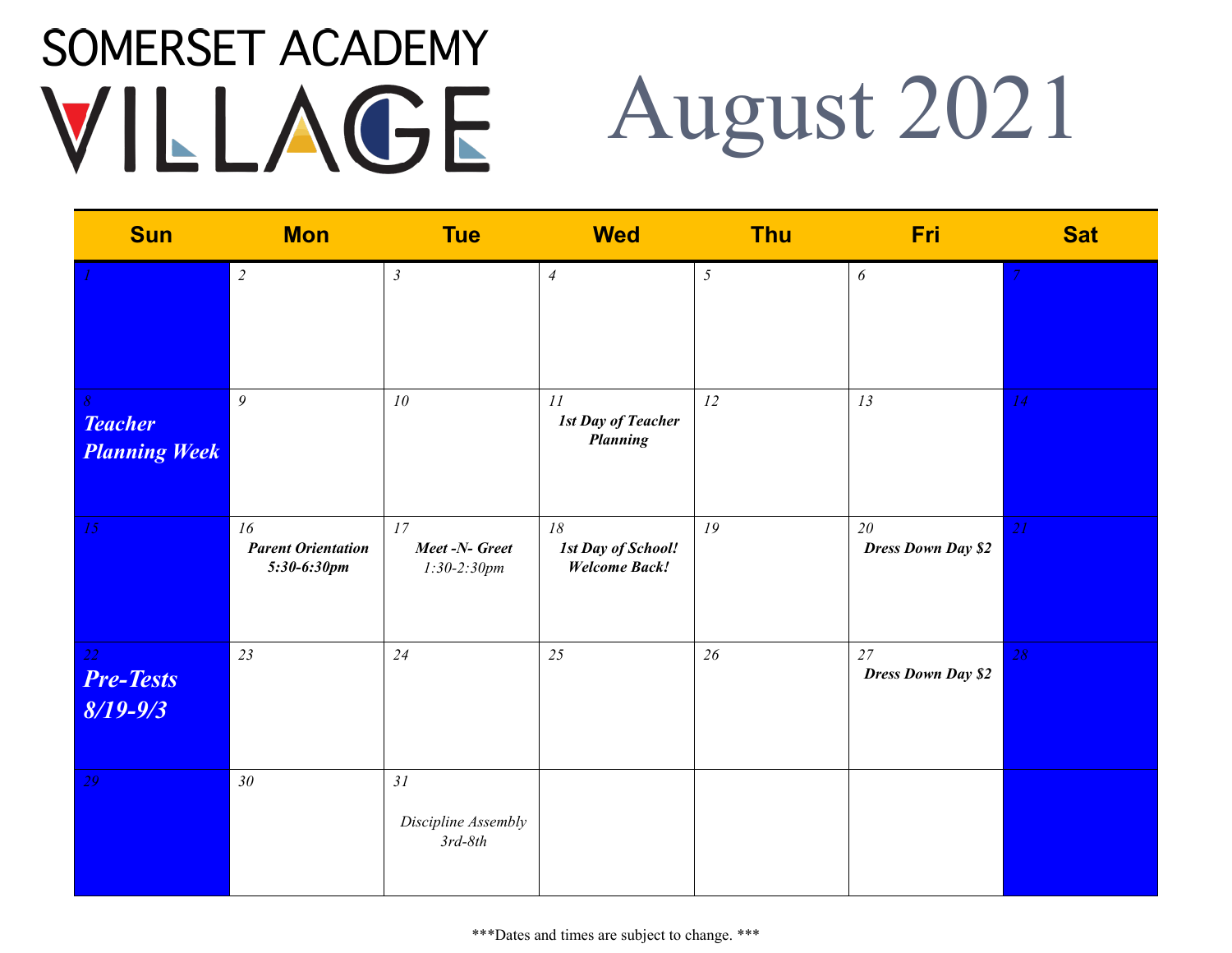## SOMERSET ACADEMY VILLAGE September 2021

| <b>Sun</b>      | <b>Mon</b>                                      | <b>Tue</b>                    | <b>Wed</b>                                                                                  | <b>Thu</b>      | Fri                                                                                    | <b>Sat</b> |
|-----------------|-------------------------------------------------|-------------------------------|---------------------------------------------------------------------------------------------|-----------------|----------------------------------------------------------------------------------------|------------|
|                 |                                                 |                               | $\cal I$<br><b>Open House</b><br>K-2: 5:30-6:15pm<br>$3-6: 5:45-6:30pm$<br>7-8: 6:00-6:45pm | $\overline{2}$  | $\mathfrak{Z}$<br><b>Dress Down Day \$2</b><br><b>First Friday</b><br><b>Breakfast</b> |            |
| $5\overline{)}$ | $\boldsymbol{\delta}$<br>No School<br>Labor Day | $\boldsymbol{7}$<br>No School | $\delta$                                                                                    | 9               | 10<br><b>Patriot Day</b><br>Wear Red, White and<br>Blue                                | II         |
| 12              | 13                                              | 14                            | 15                                                                                          | 16<br>No School | 17<br><b>Dress Down Day \$2</b>                                                        | $18\,$     |
| 19              | 20<br><b>Interims Issued</b>                    | 21                            | 22                                                                                          | 23              | 24<br><b>First Spirit Day</b>                                                          | 25         |
| 26              | 27                                              | 28                            | 29<br><b>Student of the Month</b><br><b>Ceremony</b><br>9:30am                              | 30              |                                                                                        |            |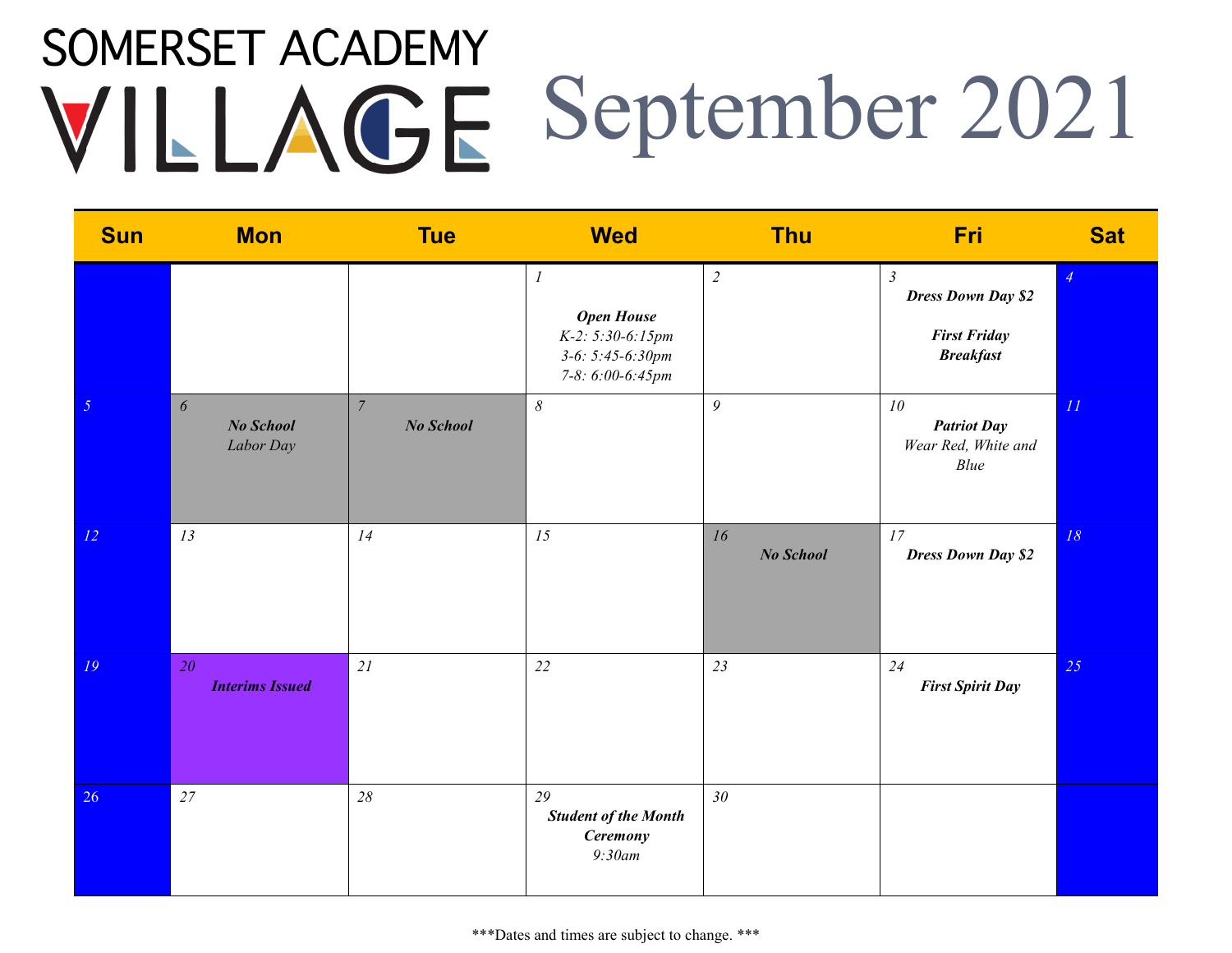### SOMERSET ACADEMY October 2021 VILLAGE

| <b>Sun</b>                                         | <b>Mon</b>                                  | <b>Tue</b>                                                                  | <b>Wed</b>                                                                                                        | <b>Thu</b>                                                                  | Fri                                                                                          | <b>Sat</b> |
|----------------------------------------------------|---------------------------------------------|-----------------------------------------------------------------------------|-------------------------------------------------------------------------------------------------------------------|-----------------------------------------------------------------------------|----------------------------------------------------------------------------------------------|------------|
| <b>Hispanic</b><br><b>Heritage</b><br><b>Month</b> |                                             |                                                                             |                                                                                                                   |                                                                             | $\overline{I}$<br><b>Dress Down Day \$2</b><br><b>First Friday</b><br><b>Breakfast</b>       | 2          |
| $\mathbf{3}$<br><b>Fire Safety</b>                 | $\overline{4}$                              | 5<br><b>SWAG DAY</b>                                                        | 6                                                                                                                 | $\overline{7}$                                                              | $\delta$<br><b>Spirit Day</b>                                                                | 9          |
| 10 <sup>°</sup>                                    | II                                          | 12                                                                          | 13<br><b>Picture Day</b><br><b>Uniforms required</b><br>K-8th Conference<br>$5:00-6:30$                           | 14                                                                          | 15<br><b>Boss' Day</b><br>Dress Day \$2 Breast Can-<br>cer Awareness-Wear Pink               | 16         |
| 17                                                 | 18                                          | 19<br><b>Early Release</b><br>K-2nd-1pm dismissal<br>3rd-8th-1:15 dismissal | 20<br><b>No School</b><br><b>Employee Planning</b>                                                                | 21<br>2nd Quarter Begins                                                    | 22<br><b>Spirit Day</b><br><b>Hispanic Heritage Month</b><br><b>Celebration</b><br>$9:30$ am | 23         |
| 24<br><b>Red Ribbon</b><br><b>Week</b>             | 25<br>Team SAV is Drug<br>Free-wear all red | 26<br>"Lei" Off Drugs- wear<br>Hawaiian clothes and leis                    | 27 "Team Up Against<br>Drugs"- wear sport shirt or<br>jersey<br><b>Student of the Month</b><br>Ceremony<br>9:30am | 28<br>"Don't Get Tied Up in<br><b>Drugs</b> " – wear a fun tie<br>or bowtie | 29<br><b>Dress Down Day \$2</b><br><b>Trunk or Treat</b><br>9:30 a.m.                        | 30         |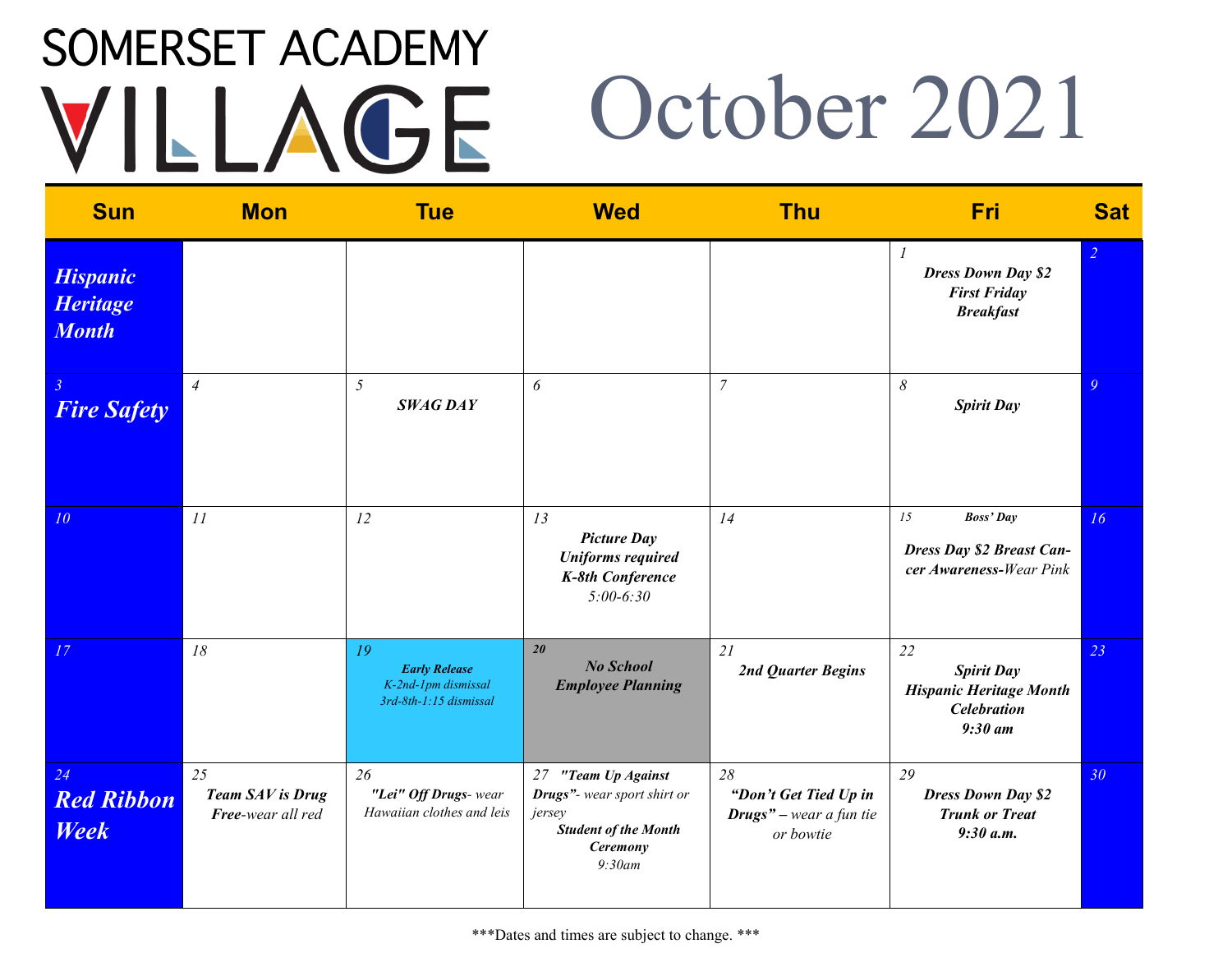### SOMERSET ACADEMY VILLAGE November 2021

| <b>Sun</b>                                                 | <b>Mon</b>           | <b>Tue</b>                        | <b>Wed</b>                                                                                       | <b>Thu</b>                                              | <b>Fri</b>                                                                                          | <b>Sat</b> |
|------------------------------------------------------------|----------------------|-----------------------------------|--------------------------------------------------------------------------------------------------|---------------------------------------------------------|-----------------------------------------------------------------------------------------------------|------------|
| <b>Harvest</b><br><b>Drive Col-</b><br>lection Be-<br>gins | 1 50th day of School | $\overline{c}$<br><b>SWAG DAY</b> | $\mathfrak{Z}$<br><b>SAC</b> Meeting &<br><b>Parent University-</b><br><b>Technology</b><br>5:30 | $\overline{4}$                                          | 5<br><b>Spirit Day</b>                                                                              | 6          |
| $\overline{7}$                                             | $\delta$             | $\mathfrak g$                     | 10<br><b>Ned Show</b>                                                                            | 11<br><b>No School</b><br>Veteran's Day                 | 12<br><b>Report Cards</b><br><b>Dress Down Day</b><br>for Harvest Drive-bring<br>class items or \$2 | 13         |
| 14                                                         | 15                   | 16                                | 17<br><b>Student of the Month</b><br><b>Ceremony</b><br>9:30am                                   | 18                                                      | 19<br><b>Spirit Day</b><br><b>Interims Issued</b>                                                   | 20         |
| 21                                                         | 22<br>No School      | 23<br>No School                   | 24<br>No School                                                                                  | 25<br>No School<br><b>Happy</b><br><b>Thanksgiving!</b> | 26<br>No School                                                                                     | 27         |
| 28                                                         | 29                   | 30 <sub>2</sub>                   |                                                                                                  |                                                         |                                                                                                     |            |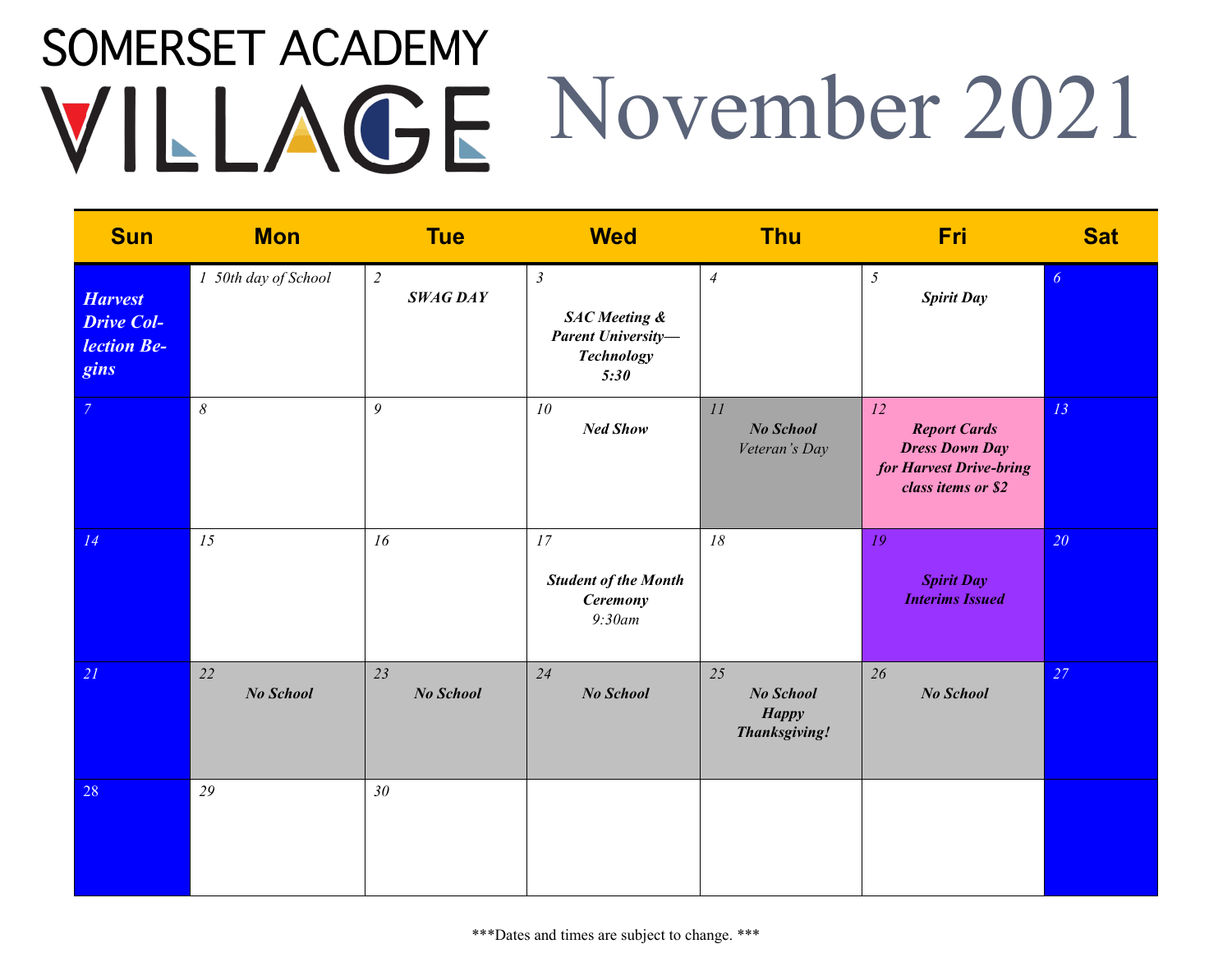## **SOMERSET ACADEMY** December 2021

| <b>Sun</b>                                                       | <b>Mon</b>            | <b>Tue</b>                        | <b>Wed</b>                                                                                                           | <b>Thu</b>                                                    | Fri                                                                                    | <b>Sat</b>     |
|------------------------------------------------------------------|-----------------------|-----------------------------------|----------------------------------------------------------------------------------------------------------------------|---------------------------------------------------------------|----------------------------------------------------------------------------------------|----------------|
|                                                                  |                       |                                   | $\boldsymbol{l}$<br><b>SAC</b> Meeting &<br><b>Parent University-</b><br>FSA/Policy 6000.1<br>5:30                   | $\overline{2}$<br><b>Retakes and Class</b><br><b>Pictures</b> | $\mathfrak{Z}$<br><b>First Friday</b><br><b>Breakfast</b><br><b>Dress Down Day \$2</b> | $\overline{4}$ |
| $\mathfrak{H}$<br><b>Middle of</b><br>the Year<br><b>Testing</b> | $\boldsymbol{\delta}$ | $\overline{7}$<br><b>SWAG DAY</b> | $\boldsymbol{\mathcal{S}}$<br>K-2 Field Trip<br>7th & 8th Grade<br><b>High School Parent</b><br>Night at $5:30$ p.m. | 9                                                             | 10<br><b>Spirit Day</b><br><b>Father Figure Celebra-</b><br>tion<br>$7:30-8:30$ a.m.   | II             |
| 12                                                               | 13                    | 14<br><b>Holiday Show 6pm</b>     | 15<br><b>Student of the Month</b><br>Ceremony 9:30am                                                                 | 16                                                            | 17<br><b>Dress Down Day \$2</b>                                                        | 18             |
| 19                                                               | 20<br>No School       | 21<br>No School                   | 22<br>No School                                                                                                      | 23<br>No School                                               | 24<br>No School                                                                        | 25             |
| 26                                                               | 27<br>No School       | 28<br>No School                   | 29<br>No School                                                                                                      | 30<br>No School                                               | 31<br>No School                                                                        |                |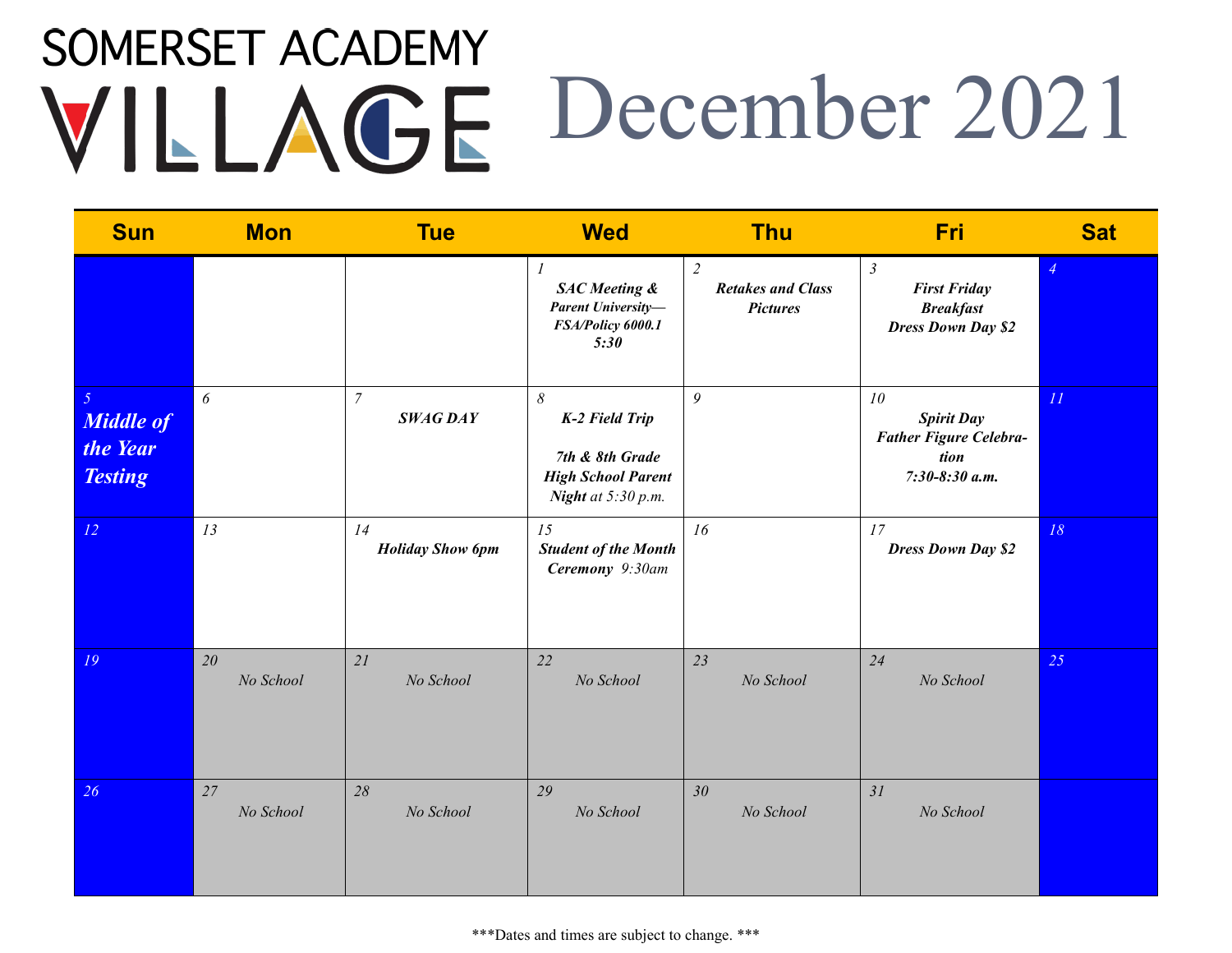#### SOMERSET ACADEMY January 2022 VILLAGE

| <b>Sun</b>                                                       | <b>Mon</b>                                                                  | <b>Tue</b>                                                                                         | <b>Wed</b>                                                     | <b>Thu</b>                          | Fri                                                                              | <b>Sat</b> |
|------------------------------------------------------------------|-----------------------------------------------------------------------------|----------------------------------------------------------------------------------------------------|----------------------------------------------------------------|-------------------------------------|----------------------------------------------------------------------------------|------------|
|                                                                  |                                                                             |                                                                                                    |                                                                |                                     | No School                                                                        |            |
| $\overline{2}$<br><b>Middle of</b><br>the Year<br><b>Testing</b> | $\mathfrak{Z}$                                                              | $\overline{4}$                                                                                     | $\mathfrak{H}$                                                 | $\boldsymbol{\delta}$               | $\boldsymbol{7}$<br><b>Spirit Day</b><br><b>First Friday</b><br><b>Breakfast</b> | $\delta$   |
| $\overline{9}$                                                   | 10<br><b>Early Release</b><br>K-2nd-1pm dismissal<br>3rd-8th-1:15 dismissal | 11<br><b>Employee Planning</b>                                                                     | 12<br>3rd Quarter Begins                                       | 13<br>Cap & Gown<br><b>Pictures</b> | 14<br><b>Dress Down Day \$2</b>                                                  | 15         |
| 16                                                               | 17<br><b>No School</b><br><b>MLK</b> Day                                    | 18<br><b>SWAG DAY</b>                                                                              | 19                                                             | 20                                  | 21<br><b>Spirit Day</b>                                                          | 22         |
| 23                                                               | 24                                                                          | 25<br><b>Somerset Expo:</b><br><b>Science Fair, Literacy</b><br>Fair, Art Walk<br>$5:00-7:00 p.m.$ | 26<br><b>Student of the Month</b><br><b>Ceremony</b><br>9:30am | 27                                  | 28<br><b>Dress Down Day \$2</b>                                                  | 29         |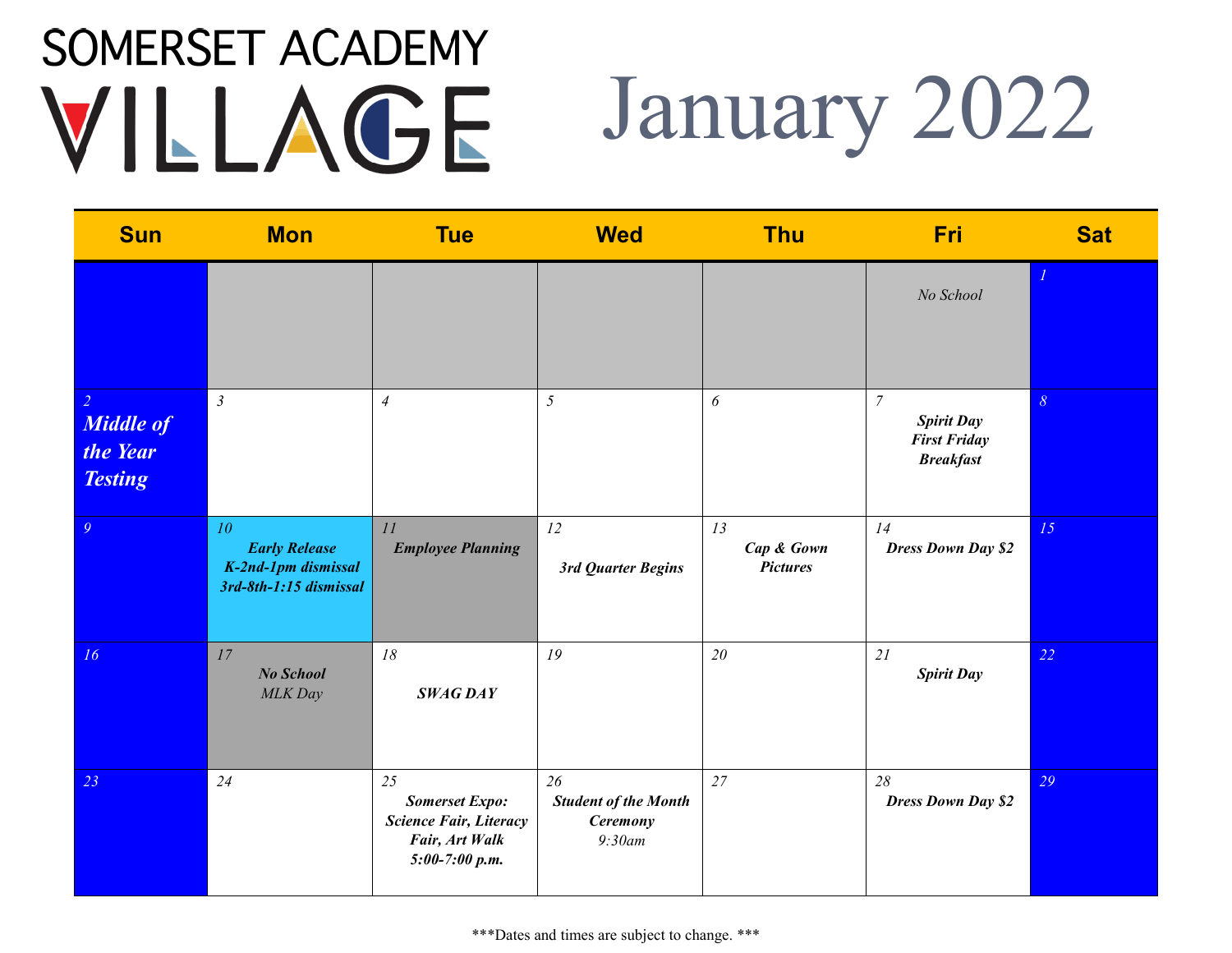#### SOMERSET ACADEMY February 2022 VILLAGE

| <b>Sun</b>                           | <b>Mon</b>                                                                                                                                                   | <b>Tue</b>                                                      | <b>Wed</b>                                                     | <b>Thu</b>                            | <b>Fri</b>                                                                                            | <b>Sat</b>     |
|--------------------------------------|--------------------------------------------------------------------------------------------------------------------------------------------------------------|-----------------------------------------------------------------|----------------------------------------------------------------|---------------------------------------|-------------------------------------------------------------------------------------------------------|----------------|
| <b>Black</b><br><b>History Month</b> |                                                                                                                                                              | 1<br><b>SWAG DAY</b>                                            | $\overline{2}$                                                 | $\mathfrak{Z}$<br><b>Report Cards</b> | 100th Day of School<br>$\overline{4}$<br><b>Spirit Day</b><br><b>First Friday</b><br><b>Breakfast</b> | 5 <sup>5</sup> |
| 6                                    | $\overline{7}$                                                                                                                                               | $\boldsymbol{\delta}$<br><b>GABIE Bus</b><br><b>K-2nd Grade</b> | 9<br><b>GABIE Bus</b><br>3rd-5th Grade                         | 10                                    | II<br><b>Dress Down Day</b><br><b>Interims Issued</b>                                                 | 12             |
| 13                                   | <b>Valentine's Day</b><br>14<br><b>Jump Rope 4 Heart</b><br><b>Wear Red for \$2</b><br><b>Early Release</b><br>K-2nd-1pm dismissal<br>3rd-8th-1:15 dismissal | 15                                                              | 16<br>K-8th Conference<br>$5:00-6:30$                          | 17<br><b>Wax Museum</b>               | 18<br><b>Spirit Day</b>                                                                               | 19             |
| 20                                   | 21<br>No School<br>President's Day                                                                                                                           | 22                                                              | 23<br><b>Student of the Month</b><br><b>Ceremony</b><br>9:30am | 24                                    | 25<br><b>Dress Down Day \$2</b><br><b>Black History Month Cel-</b><br>ebration<br>9:30 a.m.           | 26             |
| 27                                   | 28                                                                                                                                                           |                                                                 |                                                                |                                       |                                                                                                       |                |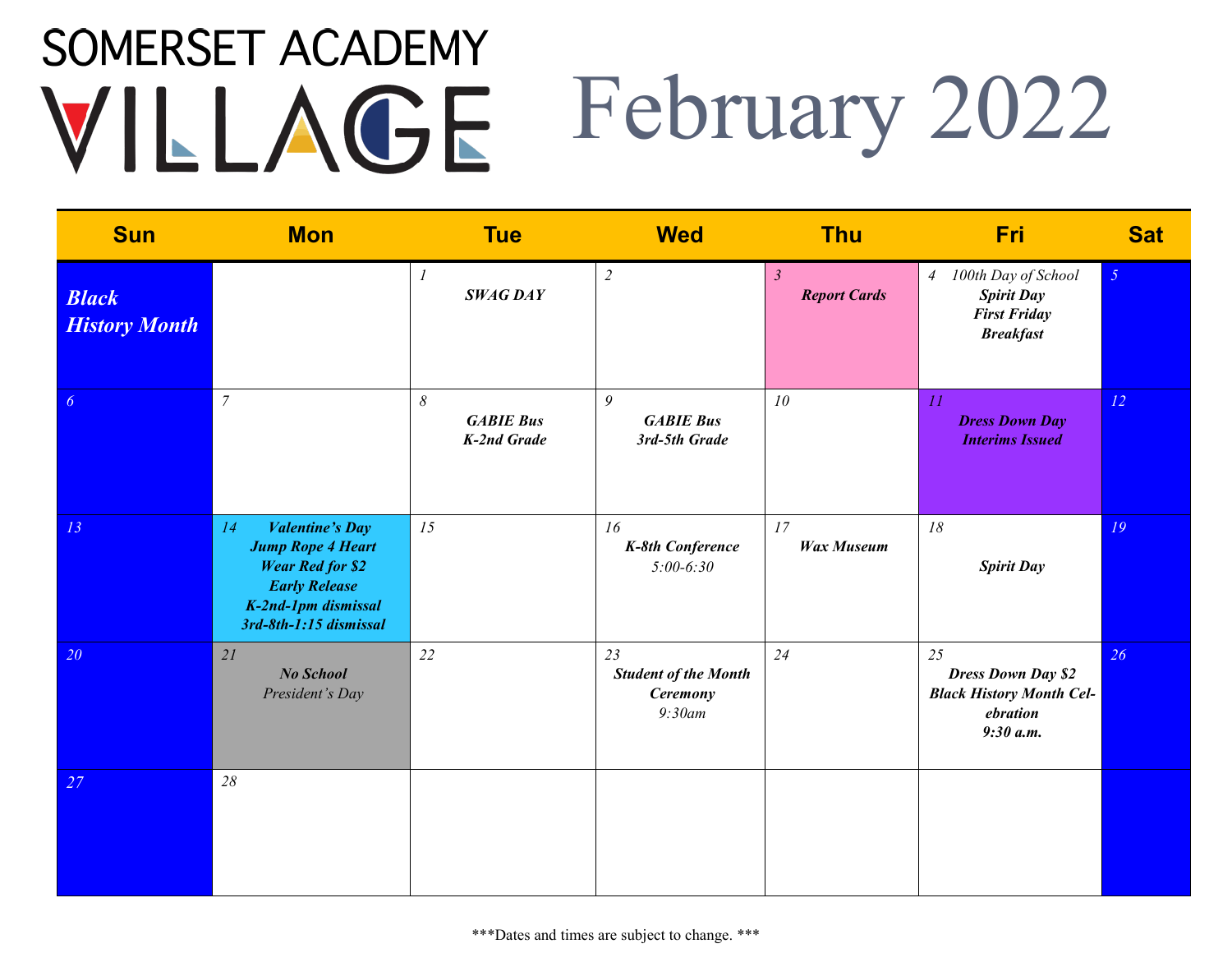## March 2022

| <b>Sun</b>                             | <b>Mon</b>                     | <b>Tue</b>                                                  | <b>Wed</b>                                                                       | <b>Thu</b>                                                                                                                                           | <b>Fri</b>                                                                     | <b>Sat</b>     |
|----------------------------------------|--------------------------------|-------------------------------------------------------------|----------------------------------------------------------------------------------|------------------------------------------------------------------------------------------------------------------------------------------------------|--------------------------------------------------------------------------------|----------------|
| <b>Women's</b><br><b>History Month</b> |                                | $\mathcal{I}$<br><b>SWAG DAY</b>                            | $\overline{2}$                                                                   | $\mathfrak{Z}$                                                                                                                                       | $\overline{4}$<br><b>Spirit Day</b><br><b>First Friday</b><br><b>Breakfast</b> | $\mathfrak{I}$ |
| $\boldsymbol{6}$                       | $\boldsymbol{7}$               | $\boldsymbol{\mathcal{S}}$                                  | $\mathfrak g$<br><b>SAC Presents</b><br><b>Reading Night</b><br>$5:30-6:30 p.m.$ | ${\it 10}$                                                                                                                                           | 11<br><b>Dress Down Day \$2</b>                                                | 12             |
| 13                                     | 14                             | 15                                                          | 16                                                                               | $\ensuremath{\textit{17}}$<br><b>St. Patrick's Day</b><br><b>Wear Green</b><br><b>Early Release</b><br>K-2nd-1pm dismissal<br>3rd-8th-1:15 dismissal | 18<br><b>Employee Planning</b>                                                 | 19             |
| 20 <sup>°</sup>                        | 21<br>No School                | 22<br>No School                                             | 23<br>No School                                                                  | 24<br>No School                                                                                                                                      | 25<br>No School                                                                | 26             |
| 27                                     | 28<br><b>Employee Planning</b> | 29<br><b>4th Quarter Begins</b><br><b>Writing Boot camp</b> | 30 <sup>°</sup><br><b>Student of the Month</b><br><b>Ceremony</b><br>$9:30$ am   | 31                                                                                                                                                   |                                                                                |                |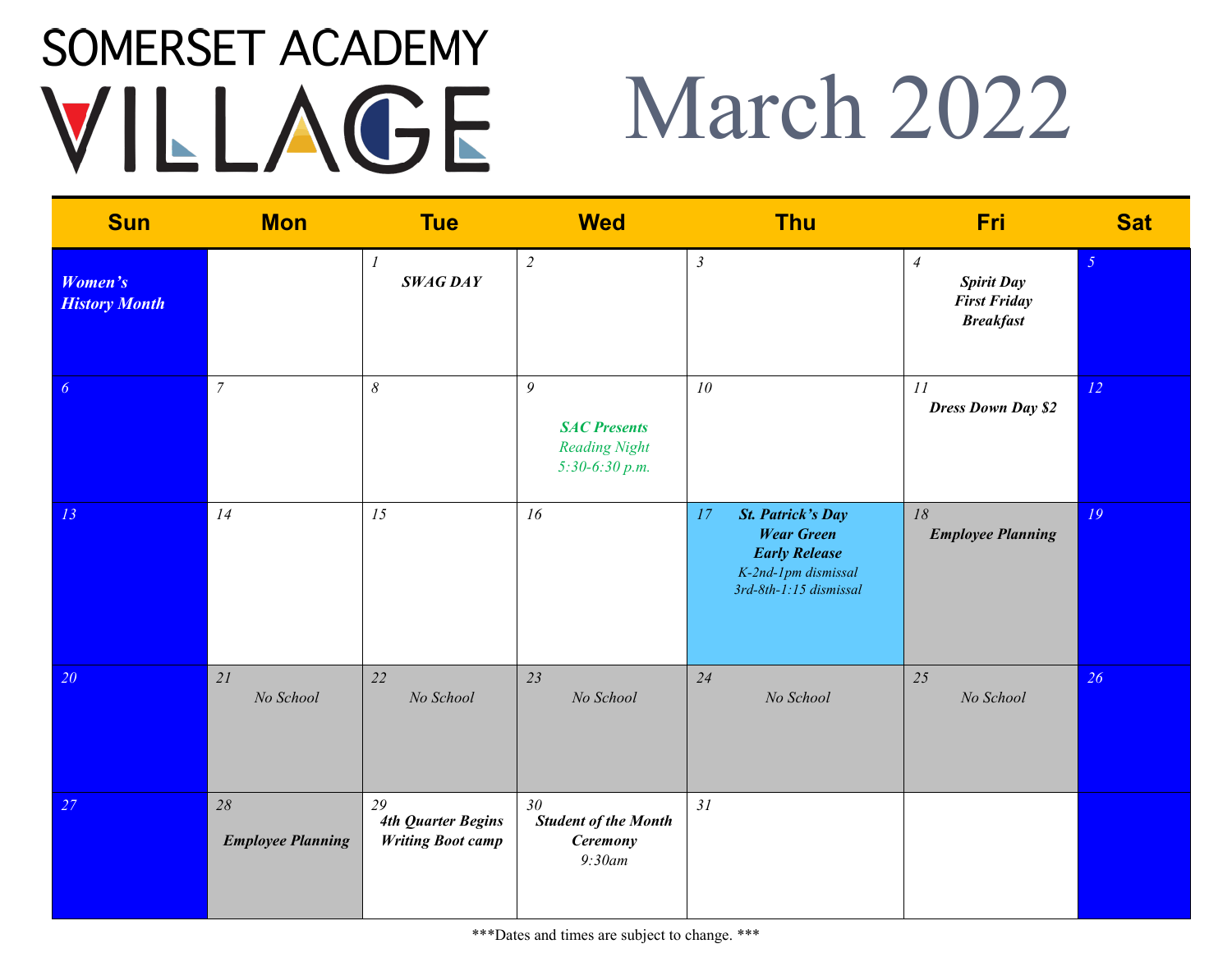# April 2022

| <b>Sun</b>                                                                                                                     | <b>Mon</b>                | <b>Tue</b>           | <b>Wed</b>                                                        | <b>Thu</b>                                                                       | <b>Fri</b>                                                               | <b>Sat</b>     |
|--------------------------------------------------------------------------------------------------------------------------------|---------------------------|----------------------|-------------------------------------------------------------------|----------------------------------------------------------------------------------|--------------------------------------------------------------------------|----------------|
| <b>FSA Writing -</b><br><b>Grades 4th-8th</b><br><b>April 4-April 15th</b><br><b>FSA ELA Grades 3</b><br><b>April 4th-15th</b> |                           |                      |                                                                   |                                                                                  | $\boldsymbol{l}$<br><b>Dress Down Day \$2</b><br><b>FSA Pep Rally</b>    | $\overline{2}$ |
| $\mathfrak{z}$                                                                                                                 | $\overline{4}$            | 5<br><b>SWAG DAY</b> | 6                                                                 | $\overline{7}$                                                                   | $\delta$<br><b>Spirit Day</b><br><b>First Friday</b><br><b>Breakfast</b> | $\overline{Q}$ |
| 10 <sup>°</sup>                                                                                                                | II                        | 12                   | 13                                                                | 14<br><b>Dress Down Day \$2</b><br>K-2nd-1pm dismissal<br>3rd-8th-1:15 dismissal | 15<br>No School<br><b>Good Friday</b>                                    | 16             |
| 17<br><b>Administrative</b><br><i><b>Appreciation</b></i><br><b>Week</b>                                                       | 18<br><b>Report Cards</b> | 19                   | $20\,$                                                            | 21                                                                               | 22<br><b>Spirit Day</b>                                                  | 23             |
| 24                                                                                                                             | 25                        | 26                   | 27<br><b>Student of the Month</b><br><b>Ceremony</b><br>$9:30$ am | 28                                                                               | 29<br><b>Dress Down Day \$2</b>                                          | 30             |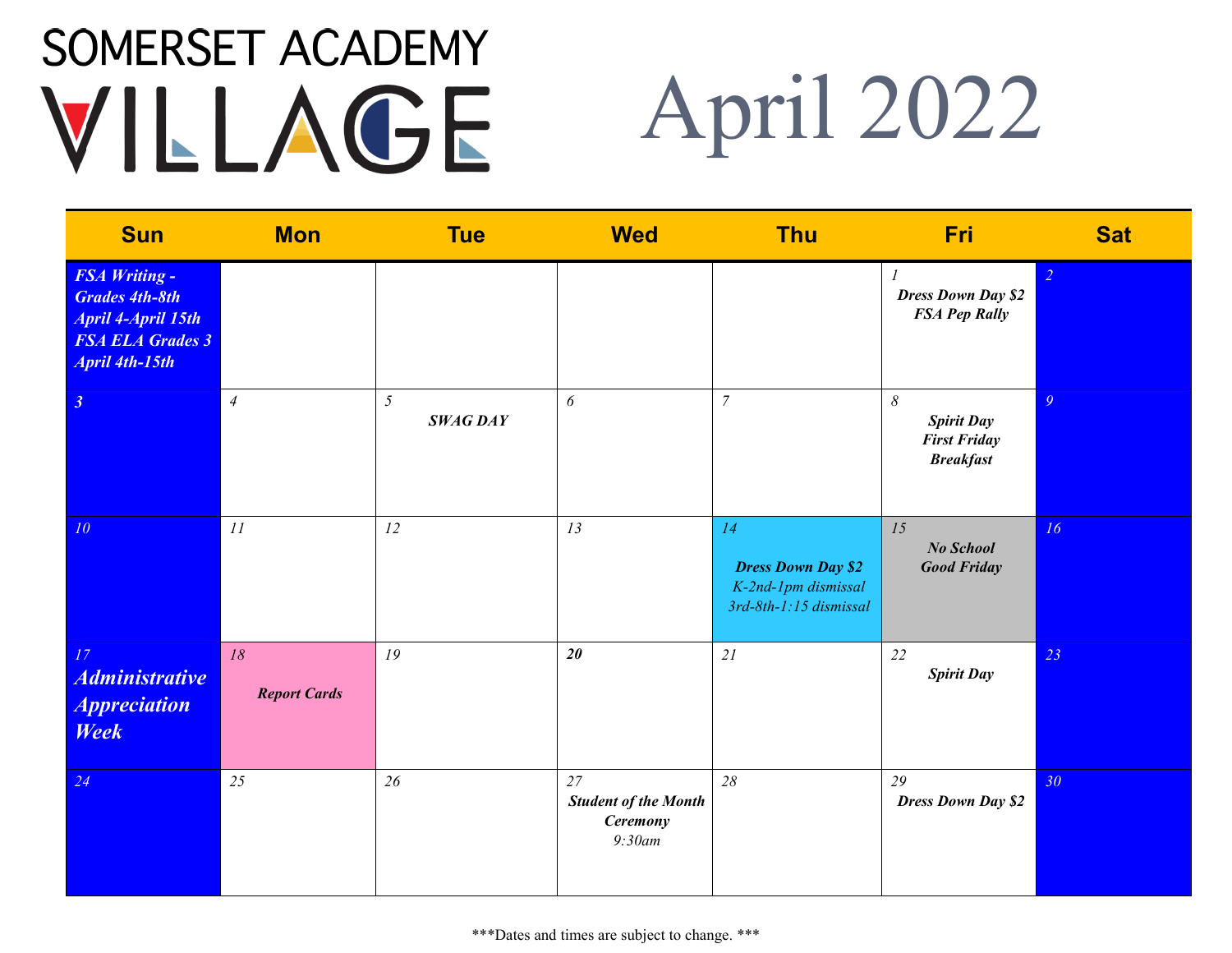## May 2022

| <b>Sun</b>                                                                                        | <b>Mon</b>                                                                                                                         | <b>Tue</b>                               | <b>Wed</b>                                                | <b>Thu</b>                                                            | Fri                                                                                                | <b>Sat</b> |
|---------------------------------------------------------------------------------------------------|------------------------------------------------------------------------------------------------------------------------------------|------------------------------------------|-----------------------------------------------------------|-----------------------------------------------------------------------|----------------------------------------------------------------------------------------------------|------------|
| <i>l</i> Haitian<br><b>Heritage Month</b><br><b>Teacher</b><br><i><b>Appreciation</b></i><br>Week | 2 Grades 4th-6th<br>FSA ELA, Math, Science<br>May 2nd-May 13th<br><b>Grades 7th-8th</b><br>FSA ELA, Math, EOCs<br>May 2nd-May 27th | $\mathfrak{Z}$<br><b>Interims Issued</b> | $\overline{4}$                                            | $\mathfrak{H}$                                                        | 6<br><b>Spirit Day</b><br><b>First Friday</b><br><b>Breakfast</b>                                  |            |
| $\mathcal{S}_{\mathcal{S}}$                                                                       | 9                                                                                                                                  | 10                                       | 11                                                        | 12                                                                    | 13<br><b>Dress Down Day \$2</b>                                                                    | 14         |
| 15                                                                                                | 16                                                                                                                                 | 17                                       | 18<br><b>Haitian Flag Day</b><br><b>Wear Blue and Red</b> | 19                                                                    | 20<br><b>Spirit Day</b>                                                                            | 21         |
| 22                                                                                                | 23                                                                                                                                 | 24<br>Top "5" Dinner                     | 25<br><b>EOY Middle School</b><br><b>Field Trip</b>       | 26<br>4-5 Grade Field Day<br>9:00am<br>6-8 Grade Field Day<br>12:30pm | 27<br><b>Dress Down Day \$2</b><br>K-1 Grade Field Day<br>9:00am<br>2-3 Grade Field Day<br>12:30pm | 28         |
| 29                                                                                                | 30 <sub>2</sub><br><b>No School</b>                                                                                                | 31                                       |                                                           |                                                                       |                                                                                                    |            |